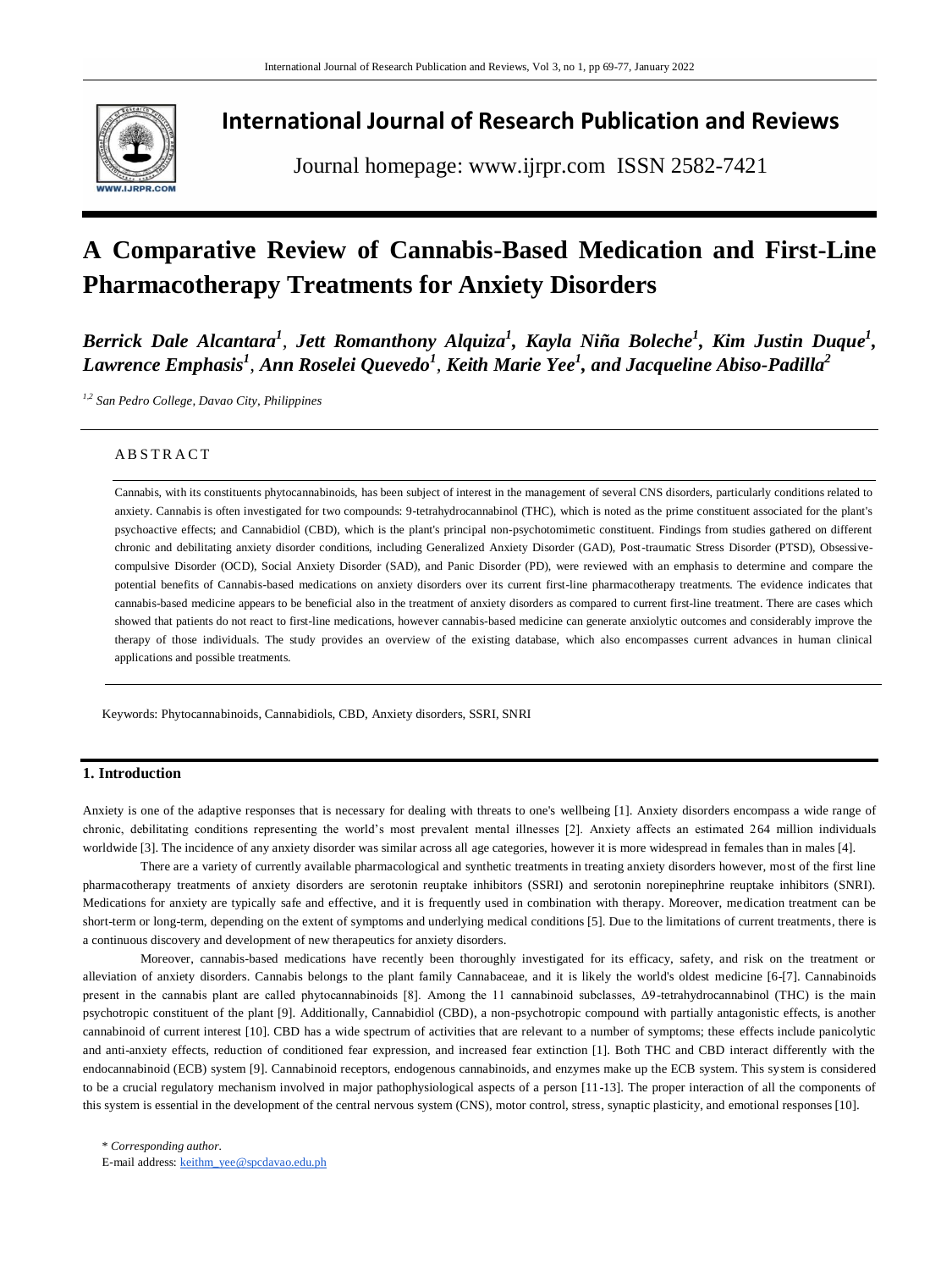Cannabis-based medications have sparked interest as a possible anxiolytic treatment in recent years. The article aims to evaluate the effects of cannabis-based drugs on anxiety disorders in comparison to existing first-line pharmacotherapy treatment. It intends to provide an overview of the existing database regarding current breakthroughs in human clinical trials and possible therapies.

# **2. Methods**

This article review uses MEDLINE (PubMed), ResearchGate and Google Scholar databases to recover systematic reviews and clinical trials on the efficiency and safety of cannabis-based medications and first-line pharmacotherapy for anxiety disorders. The researchers assessed the titles and abstracts of articles discovered using search algorithms to determine their suitability for this article's inclusion criteria. The review was done comprehensively to present the potential benefits of cannabis-based medication over first-line pharmacotherapy for anxiety disorders.

# **3. Pathogenesis of Anxiety Disorders**

The development of anxiety disorders involves intricate connections amongst psychological mechanisms, biological variables, a nd environmental effects [14]. The primary CNS regulators of anxiety disorder symptoms are serotonin, norepinephrine, gamma-aminobutyric acid (GABA), and dopamine [15]. The amygdala in the brain is important for managing fear and anxiety. Anxiety disorder patients frequently have a heightened amygdala reaction to stressors. The prefrontal cortex is linked to the amygdala and other limbic system components. Moreover, amygdala's hyperresponsiveness may be linked with lower activation thresholds when responding to perceived social danger [16]. Many anxiety disorders are heavily influenced by genetic factors. However, the Mendelian method of inheritance is not applicable in anxiety disorders, but it has a complex-genetic pattern of anxiety feature inheritance that involves an interplay of several susceptibility genes with minor specific effects along with environmental influences [17]. Furthermore, external conditions like early childhood trauma and stress can raise the risk of having anxiety disorders in the later age [18]. The pathogenesis of anxiety disorders is presented in Figure 1 [19].



**Fig. 1 - Pathogenesis of Anxiety Disorders. Adopted from Yu (2013) [19]**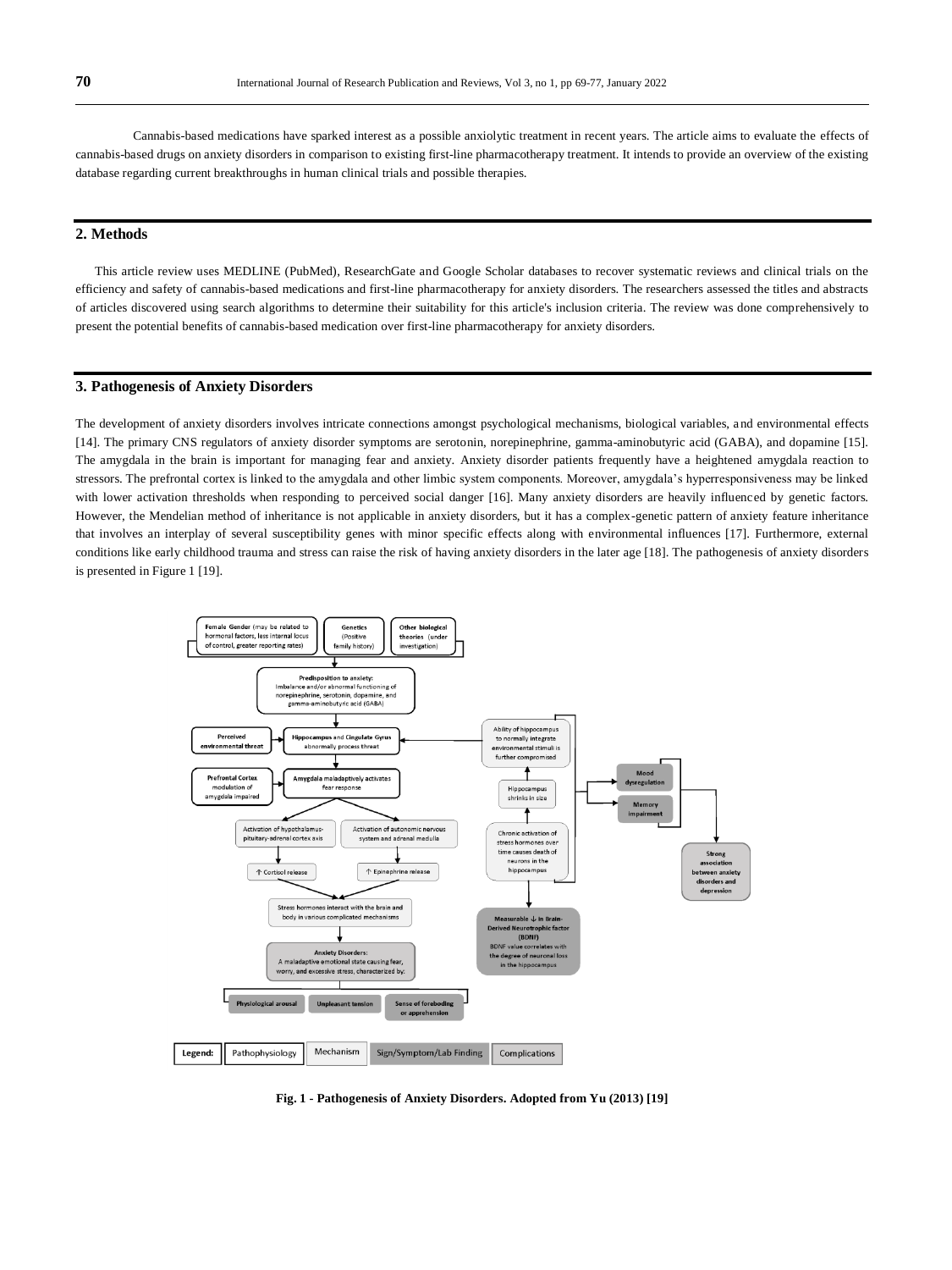## **4. Cannabis-based Medication and First-line Pharmacotherapy Treatment Pharmacology Relevant to Anxiety Disorders**

#### *4.1.Endocannabinoids (ECB) and Phytocannabinoids Pharmacology*

The ECB system is a multidimensional system that has a function in maintaining the human body's homeostasis [22]. One component of the ECB system is the endogenous cannabinoid or endocannabinoids (ECB) such as 2-arachidonoylglycerol (2-AG) and anandamide (AEA) [10-12]. There are several ECBs that are known to have an effect in the ECB system, but the primary ECBs are 2-AG and AEA [22]. ECBs and their receptors are located in all parts of the human body, particularly in the nervous system, internal organs, connective tissues, and immunological cells [20]. ECBs attach to G-protein coupled receptors including CB1 and CB2 cannabinoid receptors to induce its effect [7]. The primary method through which ECBs influence synaptic function is retrograde signaling, in which ECBs (2-AG and AEA) generated by postsynaptic neuron depolarization activates presynaptic CB1 receptors, which leads to the inhibition of neurotransmitter release [23]. CB1 receptors are numerous in both peripheral and central nervous systems, and they are also found in both GABAergic neurons and glutamatergic neurons [7,15]. CB1 receptor activation has anxiolytic benefits in numerous unconditioned fear models, which are related to a variety of anxiety disorder symptoms [24].

Both CBD and THC are constituents of cannabis that have the ability to imitate the activity of ECB [22]. These phytocannabinoids, particularly CBD, have a diverse pharmacological profile that includes interactions with receptors such as CB1 receptor, serotonin 5 -HT1A receptor, and transient receptor potential vanilloid type 1 (TRPV1) receptor, which have been recognized to influence fear and anxiety-related responses [1]. These phytocannabinoids are recognized by the body as endocannabinoids since cannabis can function as a mass stimulation to the ECB system [22].



**Fig. 2 -Endocannabinoids Action in Anxiety Regulation. Adopted from Yin et. al (2019) [25]**

#### *4.2. Pharmacology of Current First-line Pharmacotherapy Treatments*

In both physiologic and pathologic anxiety states, many neurotransmitters play a major role. Each of these processes could be a target for therapeutic treatment, but only a few medicines are now utilized to treat anxiety in medical practice [26]. SSRI is advised for people who have never been prescribed medication for anxiety [27]. Almost all anxiety disorders presently consider SSRIs as the first-line medication treatment. The primary function of this class of drugs is to block the serotonin transporter and appear to promote desensitization of postsynaptic serotonin receptors, restoring serotonergic pathway function. This drug class includes sertraline, citalopram, fluoxetine, escitalopram, fluvoxamine, paroxetine, and vilazodone. Despite the fact that SSRIs have fewer adverse effects than other antidepressants, a study found that SSRIs and SNRIs were linked to elevated risk of suicidality [28]. Additionally, the development of sexual dysfunction, a rise in weight after six to twelve months of medication, disrupted sleep, including initial, middle, and late insomnia, and the risk for discontinuation responses when treatment is stopped are all long-term consequences in the use of SSRIs [29]. Alternative first-line agents include SNRIs [27]. When an SSRI fails or does not work, SNRIs are utilized [26]. All existing drugs have been shown to be beneficial in at least one of the anxiety disorders, and the vast majority of them have acquired regulatory clearance for these conditions [27].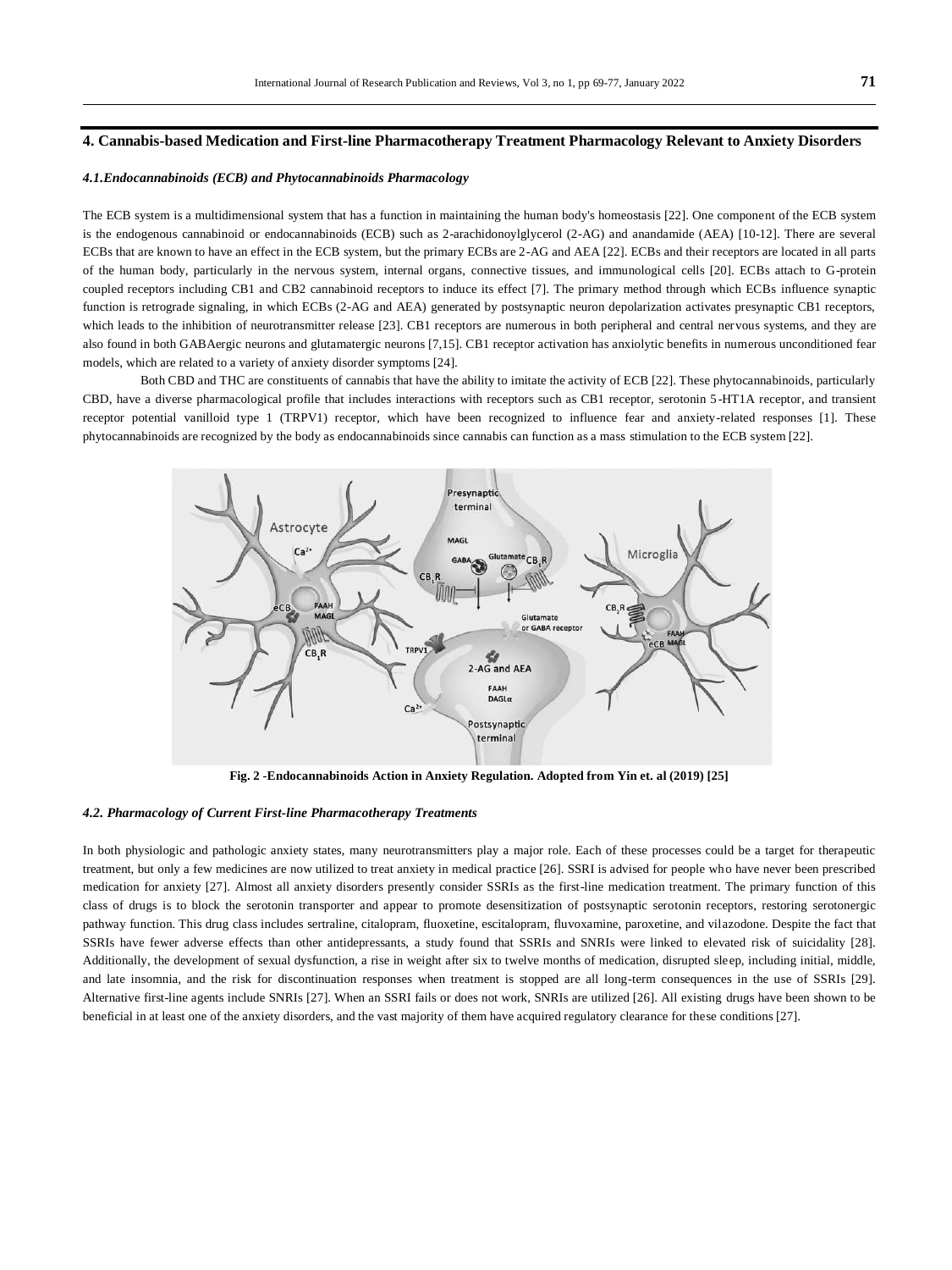# **5. Types of Anxiety Disorders and its Pharmacotherapy Treatments**

#### *5.1. Generalized Anxiety Disorder (GAD)*

GAD is a widespread and debilitating condition that is frequently misdiagnosed and undertreated. Chronic anxiety and excessive worrying are one of its symptoms which can cause physical and psychological discomfort [30]. Untreated GAD elevates the incidence of subsequent illnesses, and it can also increase the risk of suicidal behavior [31]. GAD is commonly treated using SSRIs, SNRIs, benzodiazepines and many more psychopharmacologic agents [31,32]. However, SSRIs and SNRIs are regarded as first-line drug therapies for patients with GAD because of their tolerability and efficacy relative to other medications [30,33].

SSRIs have a wide range of effectiveness in both long-term and short-term therapy [34]. No SSRI or SNRI has been found to be superior to another in the treatment of GAD [35]. A fixed-dose controlled research examined sertraline, an SSRI, in young patients with GAD, and improvements in patients administered with sertraline were seen in the fourth week of medication [36]. Another research found that while sertraline was very well-tolerated, the total side effect incidence was higher in patients treated with sertraline monotherapy than those who undergone Cognitive Behavioral Therapy (CBT) or conjunction of both CBT and sertraline [37]. According to a randomized controlled experiment, escitalopram, another first-line medicine for the treatment of GAD, can likewise lessen anxiety symptoms. The research sought to evaluate the effectiveness of escitalopram in older adults suffering from major depressive disorder (MDD) and GAD. The findings revealed that the symptoms of GAD and MDD on the patients administered with escitalopram significantly decreased [38-40]. Additionally, a different study was conducted to evaluate citalopram. Though the study encountered a major limitation in which the patients' average ages was 38, the results of the study showed that an enhancement in the Hamilton Anxiety Rating Scale (HAM-A) occurred, lowering the anxiety level of the patient according to HAM-A [41]. For SNRI's, an example of a drug administered for GAD is duloxetine. It is approved by the DFA to be used for the management of GAD and MDD. Moreover, a pooled analysis conducted on duloxetine suggested that though patients treated with Duloxetine lowered their HAM-A scores and their HAM-A psychic anxiety factor, it did not have a great impact on the HAM-A somatic anxiety factor test [42].

Despite the first-line treatments for GAD, there is still a continuous development and discovery for better treatment. A study found that CBD lowered the stress levels in rats. The behavioral indicators of anxiety in rats were shown to be reduced once CBD had been administered [43]. Moreover, a case study presented a 10-year old patient diagnosed with GAD and was administered with CBD displayed a maintained decrease in anxiety as well as the patient's quality of sleep [44]. However, a descriptive study conducted in Ontario, Canada showed that 66% of the population preferred using medical cannabis for chronic pain, which can be linked with a higher possibility of having anxiety and depression. At least 50% of the total population completed the Generalized Anxiety Disorder -7 item scale (GAD-7) and they were categorized as having a moderate to severe level of anxiety [45]. Moreover, even though CBD has a number of molecular targets, and hence has a wide range of mechanisms involved, it has been discovered to be a powerful activator of serotonin 5-HT1A, which is a target for treating generalized anxiety disorder [46].

#### *5.2. Post-traumatic Stress Disorder (PTSD)*

PTSD is a long-term psychiatric disorder that occurs as a result of an abnormal response after a severely traumatic experience [47]. PTSD develops primarily as cognitive symptoms whenever trauma is revisited through intrusive memories and nightmares [48]. However, individuals do not get PTSD as a result of being exposed to a stressful experience. Only around 10% of people who are subjected to a traumatic situation will get PTSD, and only 6.8% will have it for the rest of their lives. Among other psychotherapies and non-pharmacological techniques, exposure therapy, biofeedback, and eye movement desensitization and reprocessing are used to treat PTSD [49-51]. Approximately 40–70% of persons who got these interventions over a short period of time saw a substantial improvement in symptoms as well as the elimination of their learned fear [52,53]. These treatments, however, are not suitable for everyone. Suicidality, alienation, destructive impulsivity, and chaotic life issues are signs that a patient isn't responding well to therapy, prompting doctors to stop using it [54].

Traditional antidepressants and anxiolytics, such as sertraline, paroxetine, and fluoxetine, as well as SNRIs, including venlafaxine, are among the pharmacological treatments approved for PTSD [55,56]. Despite the fact that only around 60% of patients react to SSRIs, with only about 20% to 30% attaining complete recovery, SSRIs have generally been known as the first-line treatment for PTSD [57]. Neurotransmitters such as serotonin, norepinephrine, GABA, glutamate, and dopamine, alter the fear and anxiety circuits of the brain, which are targeted by PTSD treatments. Serotonin, a neurotransmitter, has been associated with the management of various mood and anxiety conditions. Some people with PTSD, for example, have been found to have a problem with serotonin transport in the amygdala. SSRI can control the amount of serotonin in both peripheral and central nervous systems. Moreover, according to research, the maximum effect from SSRI medication is dependent on appropriate dosages and treatment duration, and maintaining treatment adherence is critical to successful PTSD pharmacotherapy [58,59].

One study examined how cannabis usage affects the amygdala response in people suffering from PTSD. The three groups of participants were healthy adults who had not been exposed to trauma, trauma subjected adults without PTSD, and trauma subjected adults with PTSD. THC or a placebo was provided to the participants, who then completed a threat processing scenario while undergoing functional magnetic resonance imaging. According to the study's findings, THC reduced threat-related amygdala reactivity, enhanced mPFC activation during threat, and improved mPFC-amygdala functional coupling in adults with PTSD [60]. Furthermore, preclinical study on CBD usage for the treatment of PTSD has revealed that it improves fear extinction and the therapeutic consolidation of emotional memories [55,61]. Additionally, CBD caused decreased responses to aversive memories and increased their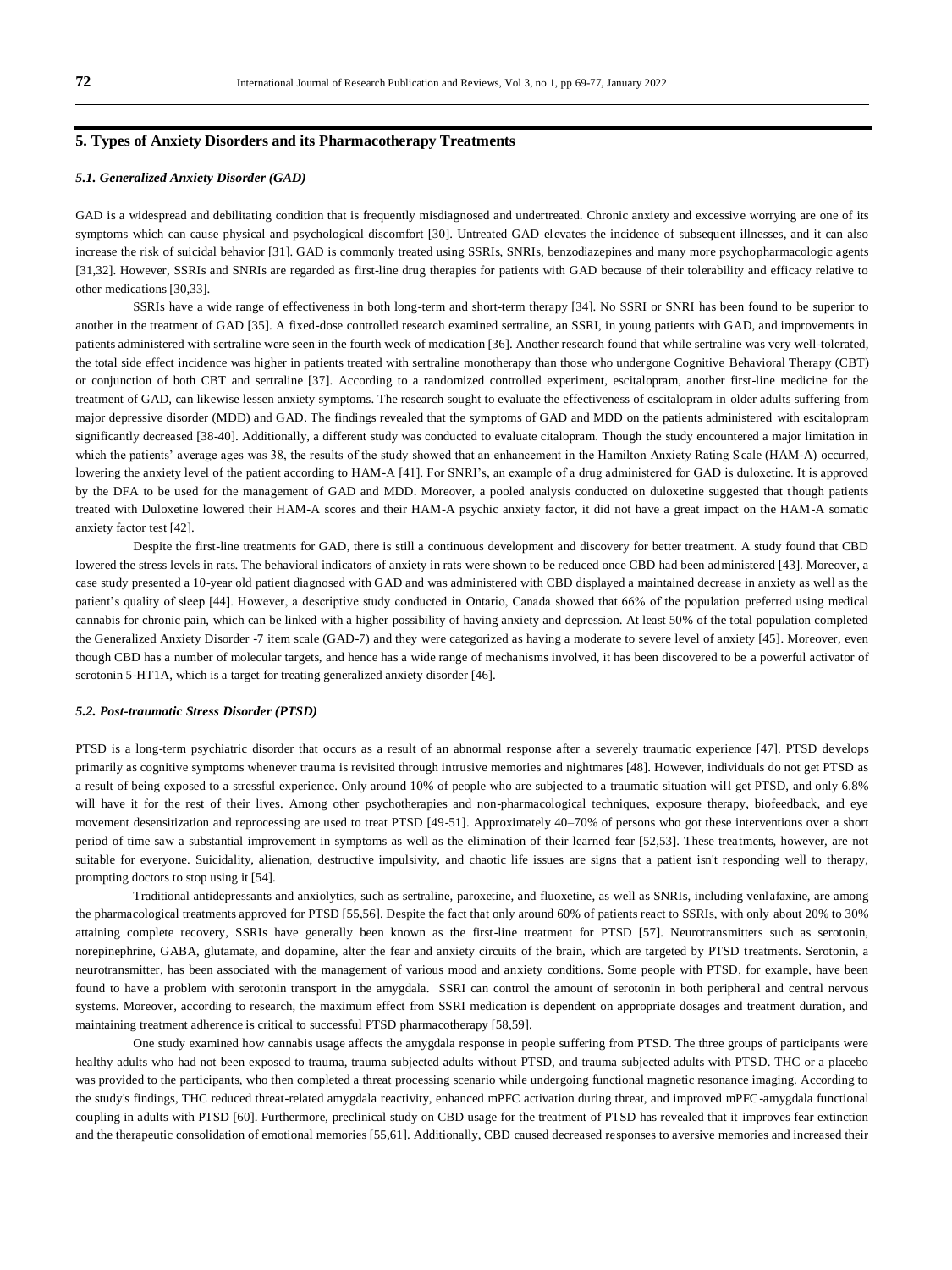extinction, improved the outcomes of inhibitory avoidance tasks, and produced anxiolytic effects [62,63]. For example, one ca se report on a 10-year-old patient who was sexually abused found that a daily oral dose of 12 to 37 milligrams of CBD was associated with a decreased in PTSD-related sleep and anxiety symptoms [44]. In another open-label pilot research, patients with chronic PTSD were given oral THC as an add-on treatment. It examined ten patients with chronic PTSD who were already on stable medication and were being treated with four or more different medications, and results showed that using THC with an initial dose of 2.5mg drops twice a day, and an increasing dose of 5mg drops twice a day improved sleep quality in patients and decreased the occurrence of PTSD-related episodes. Even though patients experienced some moderate side effects, all patients tolerated the add-on therapy [52,64].

#### *5.3. Obsessive-compulsive Disorder (OCD)*

Obsessive-compulsive disorder or OCD is an anxiety disorder characterized by obsessive thoughts and compulsive actions. Such manifested behaviors and patterns of thinking are mostly harmless [65]. However, these obsessions and compulsions can dominate one's mental status, leading to functional impairment and the inability to conduct everyday tasks, not to mention the accompanied feelings of anxiety that often come with it. While irresistible urges or intrusive thoughts are experienced by most people to a certain degree, it is only when they reach this severe level of life disruption that a diagnosis for OCD is warranted, as has occurred in a surprisingly large amount of the general population-- roughly 2.5-3% [66]. Little is known about what causes OCD, but older studies, recent genetic sequencing, and meta-analyses suggest that it may involve genetic factors that ultimately lead to the impairment of cortical-striatal neural pathway function, impairment of the dopaminergic and serotonergic systems, which coincides with the use of drugs like SSRIs in its treatment, and possibly an imbalance in glutamate-GABA [66-69].

Currently, the best pharmacologic options for the treatment of OCD is the prolonged administration of SSRIs or clomipramine, although SSRIs are now the preferred first-line agent due to rising concerns regarding the safety and anticholinergic adverse effects of clomipramine, which may rarely include seizures or arrhythmia [70]. Examples of SSRIs typically given to those suffering from OCD include fluoxetine, sertraline, citalopram, and escitalopram. These are usually given in conjunction with exposure and response prevention (ERP) or cognitive behavioral therapy (CBT) [71]. However, it should be noted that up to 40% of patients do not report a response to this first-line treatment, thus highlighting the need to discover new options [72]. Furthermore, in order to elicit an optimal response, higher doses of SSRIs are usually needed compared to other indications, sometimes even above maximal doses, thus requiring careful monitoring of serotonin levels [70]. Under this regimen, it still typically takes between four and six weeks for a patient to notice any substantial improvements in symptoms, although in some cases it may take more than even ten weeks.

Regarding treatment-resistant OCD, one common approach to effectively combat it is combined treatment, which typically involves the augmentation of SSRIs or clomipramine through the addition of an atypical antipsychotic, although the potential benefit may be outweighed by adverse effects unlike SSRI or clomipramine monotherapy, such as weight gain or metabolic syndrome [73]. One review of 792 articles also found that the adjunctive use of neuroleptic drugs and other neuromodulatory approaches may help in cases of treatment-resistant OCD. Additionally, it found preliminary evidence suggesting that certain other agents, specifically memantine, N-acetylcysteine, celecoxib, and ondansetron, as well as glutamatemodulating drugs such as topiramate, ketamine, riluzole, and lamotrigine, may be safe to use in combination with SSRIs or as monotherapy in treating OCD, but the efficacy of such drugs remains to be established [72,74].

Meanwhile, research on the effects of cannabis on pure OCD remains limited, but one case study on a male pa tient, a 24-year-old, comorbid with bipolar disorder and diabetes, showed that the administration a synthetic variant of THC known as dronabinol led to the gradual decline of his Yale-Brown Obsessive Compulsive Scale (Y-BOCS) scores from 39 to as low as 10, significantly ameliorating quality of life. This also led to the patient being able to tolerate CBT for the first time [75,76] These positive results align with an older study on dronabinol which found a marked improvement in symptoms even in treatment-resistant OCD [77]. Similarly, a recent trial researching the use of cannabinoids suggested that while nabilone, another synthetic form of cannabis, produced little change in symptoms alone, it significantly augmented the effects of exposure-based psychotherapy in that it facilitated fear extinction, thus also leading to a significant decrease in Y-BOCS scores-- nearly twice the reduction observed in patients who received exposure-based psychotherapy alone [78,79]. This reduction was still observed in the follow-up one month after the study protocols were completed. Furthermore, the same study also showed that cannabis relieved compulsive behaviors and anxiety in animal models, and that the endocannabinoid system may have some involvement in OCD's pathophysiology. In general, the utilization of nabilone was well-tolerated, with the adverse effects communicated by the participants mostly rated "mild" in nature and none greater than "moderate". These effects consisted of symptoms such as dry mouth, disorientation, difficulty concentrating, and forgetfulness, all of which improved over time. Additionally, no cases reported euphoria, which may indicate that nabilone's potential for abuse is low.

#### *5.4. Social Anxiety Disorder (SAD)*

One of the most prevalent psychiatric disorders is social anxiety disorder (SAD), which is linked to a substantial burden of illness [80]. It is a type of anxiety condition that causes intense dread of being judged by others in social situations [81,82]. Excessive anxiety in circumstances where an individual may be assessed and criticized when performing and communicating with others is a sign of having SAD. This disorder can be treated effectively through psychotherapy and/or pharmacotherapy [83].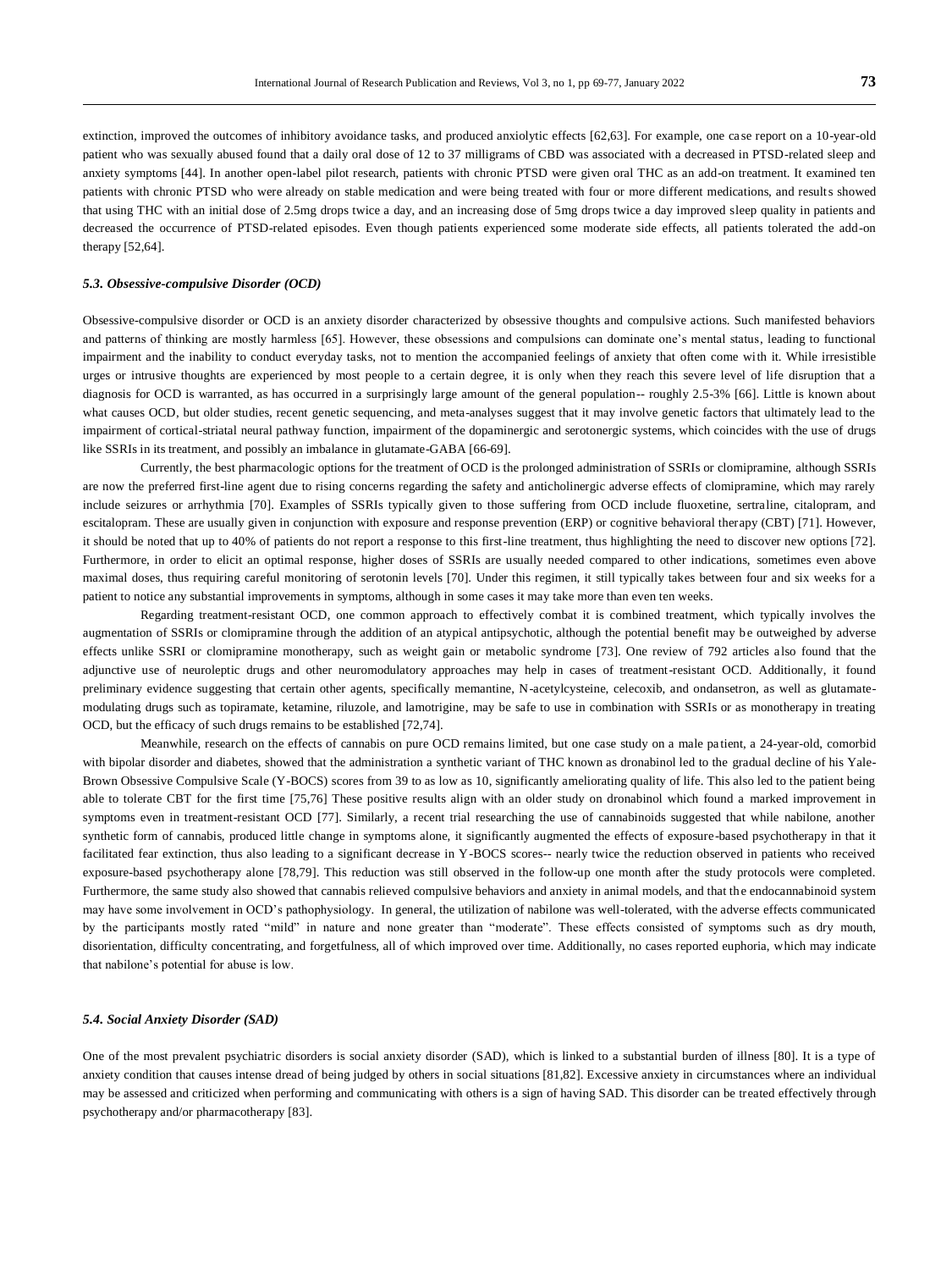There are various treatment options for this condition, which depends on the condition's severity. Studies showed that SAD can be treated through cognitive behavioral therapy (CBT), psychotropic medications, or a combination of both [80-85]. Also, SSRI and SNRI have been thoroughly investigated and proven to be useful in the treatment of SAD [80,86]. Additionally, both are considered to be the first line treatments for SAD, and its effectiveness extends well beyond depression and encompasses social anxiety disorder and have become the treatment of choice, particularly, sertraline with a starting dose of 50-200mg/day and Paroxetine in the dose of 20-60mg/day, for the medication treatment of SAD. These medications are also often well tolerated, but have a number of side effects including sexual dysfunction as the more long-term and troublesome side effect of both SSRIs and SNRI, which can be addressed with complementary therapy. Patients may experience antidepressant-induced jitteriness or anxiety that may be caused by an early surge in serotonin which produces anxiety, however this can be lessened by longer escalation or the use of benzodiazepines [87]. In a concept of randomized controlled trials assessing paroxetine's efficacy and tolerability in individuals with SAD, it was effective in reducing dread and avoidance symptoms while also increasing social interaction. Paroxetine has been demonstrated to be usually well-tolerated in terms of tolerance or acceptance [88]. Moreover, escitalopram was also found to be efficacious in another placebo-controlled and flexible-dosage study for the treatment of SAD. Escitalopram's tolerability in the 10mg to 20mg dosage range was equivalent to that previously observed in the treatment of depression. Escitalopram is a viable pharmacotherapeutic choice in the treatment of individuals with SAD because of the low withdrawal rate in this trial and its efficacy/tolerability profile [89]. Furthermore, modern antidepressants and pregabalin are highly suggested. However, in daily clinical practice, a number of factors must be considered [90].

Furthermore, preclinical research backs up cannabidiol's efficacy as a treatment for anxiety disorders. CBD usage in the treatment of SAD has been connected to stress induction and reduction. People with social anxiety who were given CBD had an increased blood flow to the cingulate cortex, which is important for interpreting others' reactions, while decreasing blood flow to the hippocampus and parahippocampal gyrus, which are involved for memory formation and recollection, as well as perceiving faces [91]. A clinical research on the benefits of CBD oil on teenagers suffering from SAD was conducted. The placebo treatment was olive oil, whereas the CBD treatment had 300mg of CBD oil. The findings showed that individuals who got CBD therapy had less anxiety than those who received a placebo treatment [87]. Also, CBD has been shown to be both safe and beneficial in social anxiety studies during public speaking activities. Additionally, evidence from human tests involving healthy volunteers and those with SAD, CBD appears to have anxiolytic qualities [92].

#### *5.5. Panic Disorder (PD)*

Panic disorder is a type of anxiety condition that produces panic episodes on a regular basis. A person having panic attacks experiences fear and anxiety, as well as physical symptoms. Some patients develop agoraphobia where they avoid situations and things that they find difficult to escape in order to avoid experiencing another panic attack [93]. However, the direct cause of panic attacks and panic disorders are still not clear but there are factors such as genetics, stress and emotional sensitivity that might possibly cause the disorder [94].

In the management of panic disorder, CBT is also effective and has been a golden standard treatment [95]. On the other hand, medications are also used to manage the effects of the disorder. Both SSRI and SNRI are first-line drugs as these drugs work effectively in relieving the symptoms of panic disorder. In fact, a review concluded that both drugs are efficient in the management of anxiety disorders, and higher doses of SSRIs are linked to better treatment effect, however, SNRIs in higher doses do not exhibit the same as SSRIs [96]. SSRI is an antidepressant commonly recommended as the first choice in treating panic disorders. SSRI medications such as paroxetine and sertraline have already been in use for panic disorder treatment in certain doses [87]. A review states that a result from 57 meta-analyses concludes that SSRI have a great efficacy for treating anxiety disorders, and SSRI doses on the upper side of the therapeutic range are associated with improved PD symptoms [97,98]. Clinical studies have stated that SSRIs like citalopram, fluvoxamine, and paroxetine, as well as SNRIs like venlafaxine and duloxetine, are beneficial in treating panic disorder both acutely and long term [99]. These drugs also come with side-effects, with common ones such as nausea, vomiting, insomnia, headache as wells decreased sex drive. SSRI also has less common side effects but worse adverse effects such as birth defects, QT prolongation, rash, hyponatremia, cataracts and serotonin syndrome [98].

Furthermore, cannabis has been claimed to be a good alternative in treating anxiety disorders. The anxiolytic effects of CBD are also revealed in a study, however, the anxiolytic effects were only present in certain doses. In this study, 57 of the respondents were healthy male and were given CBD capsules of three different doses (150mg, 300mg and 600mg) and a placebo before proceeding in a simulated public speaking test to induce anxiety. Results showed that the subjects who took 300mg of CBD capsules notably reduced their anxiety, as for the subjects who took the placebo, 150mg and 600mg, there was no significant difference in their anxiety levels [100]. Moreover, a research found that CBD can affect the activity of brain regions such as the medial and left temporal lobes, prefrontal cortex, and insula, all of which have been shown to be modified in patients with PD [101].

# **6. Discussion**

Existing research finds that cannabis-based medicine yields promising results in the treating and management of all five major anxiety disorders: GAD, PTSD, OCD, SAD, and PD. However, its ability to reduce anxiety behaviors and its unique system of mechanisms suggest that cannabis may also be a powerful tool in the management of a broad range of other anxiety and psychiatric disorders. Cannabis boasts a high safety profile with good tolerability, with only mild side effects, for instance dry mouth or drowsiness. This is important considering that firstline treatments for anxiety disorders, typically SSRIs, are capable of producing serious or long-term adverse effects in certain individuals such as sexual dysfunction, seizures, metabolic syndrome,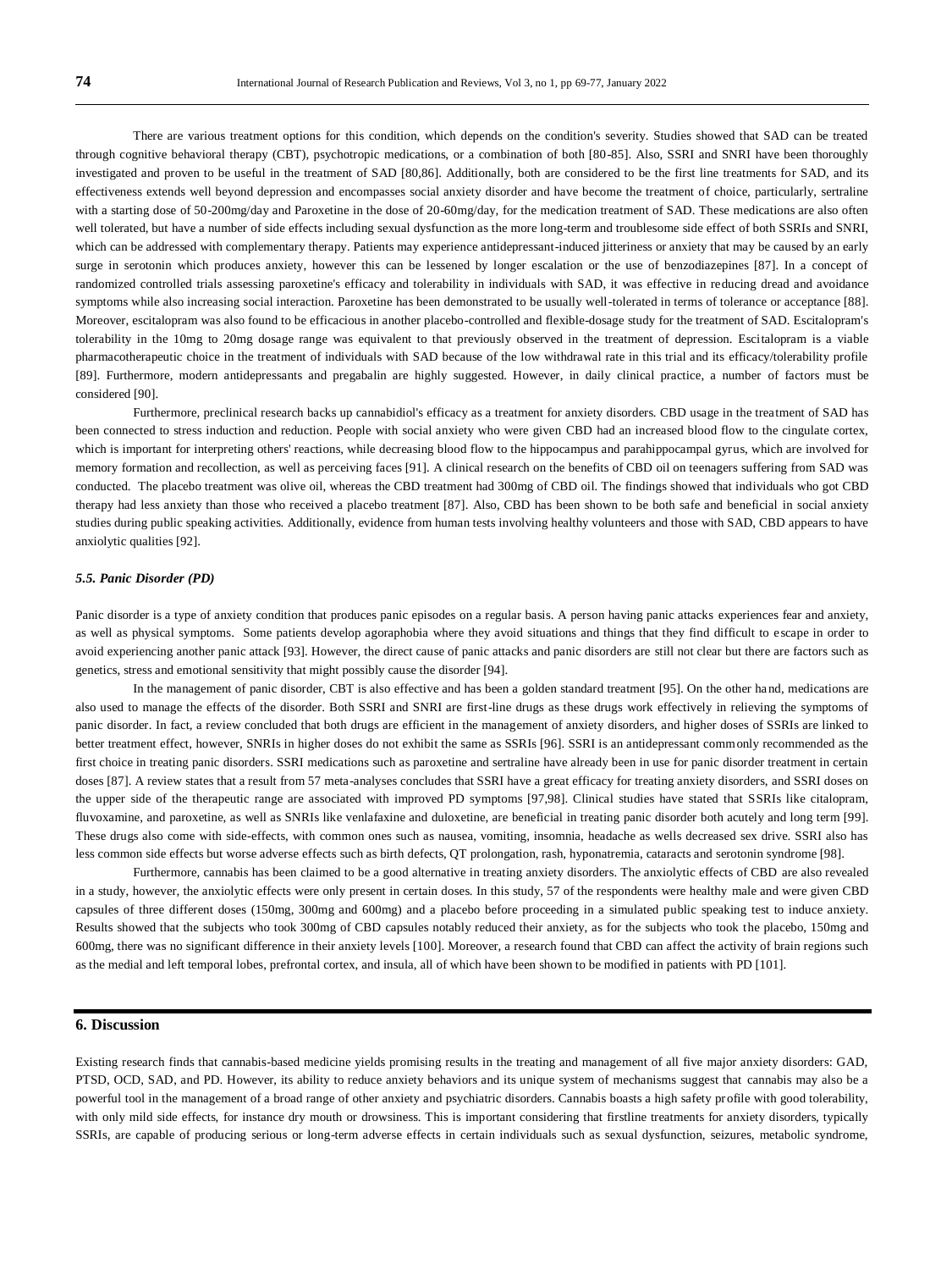cataracts, and more, which may themselves warrant the need for additional therapy. Additionally, in order to be effective in anxiety disorders, SSRIs may need to be administered at higher doses compared to their other indications, thus leading to an increased incidence of side effects. Further worth noting is that there are many cases in which patients are unresponsive to first-line modes of treatment, whereas cannabis-based medicine is able to elicit anxiolytic responses directly or significantly augment the therapy of the same individuals.

Still, while the studies, survey data, and animal models discussed above generally suggest positive outcomes, it should be noted that this field of research is still in its infancy [92]. There exists very little documentation on the anxiolytic effects of cannabis in clinical populations, with existing studies on cannabis' effects on mood and anxiety symptoms being small in scope or limited to healthy populations. On a similar note, there exists only a small number of studies with standardized approaches to determine the proper dose, and the measurement of clinical outcomes. As a result, the drawing of sound conclusions regarding the application of cannabis in the clinical treatment and management of anxiety disorders in humans is restricted by the lack of well-controlled, high-quality studies [102-104]. However, the untapped potential demonstrated by the available research should only further demonstrate the need to continue evaluating the application of cannabis as a therapeutic option for anxiety disorders, as well as the need to question if cannabis truly deserves its illegality and the accompanying stigma in certain countries.

# **7. Conclusion**

Cannabis-based medications and current first-line pharmacotherapy treatments on anxiety disorders have been comparatively reviewed. Based on the evidence seen, cannabis also has beneficial effects in managing anxiety disorders as compared to its current first-line pharmacotherapy treatments. However, more data and extensive research are needed to proceed in such creation of treatment to assure its efficacy and safety. Hence, it can be an increasing interest and great potential candidate in developing cannabis-based medications to treat anxiety disorders.

#### **Acknowledgements**

This journal review would not have been possible without the support and guidance of our drug discovery laboratory advisor, Professor Jacqueline Padilla, RPh, for guiding us throughout the conduct of this review article. Furthermore, despite the online setting, each group member communicated well in sharing insights on possible topics and contents for the review journal and has made and accomplished each task assigned well and promptly.

### **REFERENCES**

- 1. Blessing EM, Steenkamp MM, Manzanares J, Marmar CR. Cannabidiol as a Potential Treatment for Anxiety Disorders. Neurotherapeutics. 2015;12(4):825- 836.
- 2. Scherma M, Masia P, Deidda M, Fratta W, Tanda G, Fadda P. New Perspectives on the Use of Cannabis in the Treatment of Psychia tric Disorders. Medicines (Basel). 2018;5(4):107.
- 3. Anxiety and Depression Association of America. Women and anxiety [Internet]. Anxiety and Depression Association of America, ADAA. 2019. [cited 2021 Dec]. Available from: https://adaa.org/find-help-for/women/anxiety
- 4. McLean CP, Asnaani A, Litz BT, Hofmann SG. Gender differences in anxiety disorders: Prevalence, course of illness, comorbidity and burden of illness. Journal of Psychiatric Research 2011;45(8) 1027–1035.
- 5. Schlag AK, O'Sullivan SE, Zafar RR, Nutt DJ. Current controversies in medical cannabis: Recent developments in human clinical applications and potential therapeutics. Neuropharmacology. 2021;191:108586.
- 6. O'Shaughnessy WB. On the Preparations of the Indian Hemp, or Gunjah: Cannabis Indica Their Effects on the Animal System in Health, and their Utility in the Treatment of Tetanus and other Convulsive Diseases. Prov Med J Retrosp Med Sci. 1843;5(123):363-369.
- 7. Chayasirisobhon S. Cannabis and Neuropsychiatric Disorders: An Updated Review. Acta Neurol Taiwan. 2019;28(2):27-39.
- 8. Radwan MM, Chandra S, Gul S, ElSohly MA. Cannabinoids, Phenolics, Terpenes and Alkaloids of Cannabis. Molecules. 2021; 26(9):2774.
- 9. Maroon J, Bost J. Review of the neurological benefits of phytocannabinoids. Surg Neurol Int. 2018;9:91.<br>10. Hoch E. Niemann D. von Keller R. et al. How effective and safe is medical cannabis as a treatment of
- 10. Hoch E, Niemann D, von Keller R, et al. How effective and safe is medical cannabis as a treatment of mental disorders? A systematic review [published correction appears in Eur Arch Psychiatry Clin Neurosci. 2019. Eur Arch Psychiatry Clin Neurosci. 2019;269(1):87-105.
- 11. Lu HC, Mackie K. An Introduction to the Endogenous Cannabinoid System. Biol Psychiatry. 2016;79(7):516-525.
- 12. Mechoulam R, Parker LA. The endocannabinoid system and the brain. Annu Rev Psychol. 2013;64:21-47.<br>13. Di Marzo V. Petrosino S. Endocannabinoids and the regulation of their levels in health and disease. Curr C
- 13. Di Marzo V, Petrosino S. Endocannabinoids and the regulation of their levels in health and disease. Curr Opin Lipidol. 2007;18(2):129-140.
- 14. Schiele MA, Domschke K. Epigenetics at the crossroads between genes, environment and resilience in anxiety disorders. Genes Brain Behav. 2018;17(3):e12423.
- 15. Freitas-Ferrari MC, Hallak JE, Trzesniak C, et al. Neuroimaging in social anxiety disorder: a systematic review of the literature. Prog Neuropsychopharmacol Biol Psychiatry. 2010;34(4):565-580.
- 16. Martinez RC, Ribeiro de Oliveira A, Brandão ML. Serotonergic mechanisms in the basolateral amygdala differentially regulate the conditioned and unconditioned fear organized in the periaqueductal gray. Eur Neuropsychopharmacol. 2007;17(11):717-724.
- 17. Vieland VJ, Goodman DW, Chapman T, Fyer AJ. New segregation analysis of panic disorder. Am J Med Genet. 1996;67(2):147-153.
- 18. Lin E., Tsai SJ. Gene-Environment Interactions and Role of Epigenetics in Anxiety Disorders. In: Kim YK. (eds) Anxiety Disorders. Advances in Experimental Medicine and Biology, vol 1191. Springer, Singapore. 2020.
- 19. Yu, Y. Pathogenesis of Anxiety Disorders [Internet]. The Calgary Guide to Understanding Disease . 2013. Available from https://calgaryguide.ucalgary.ca/pathogenesis-of-anxiety-disorders/
- 20. Bridgeman MB, Abazia DT. Medicinal Cannabis: History, Pharmacology, And Implications for the Acute Care Setting. P T. 2017;42(3):180-188.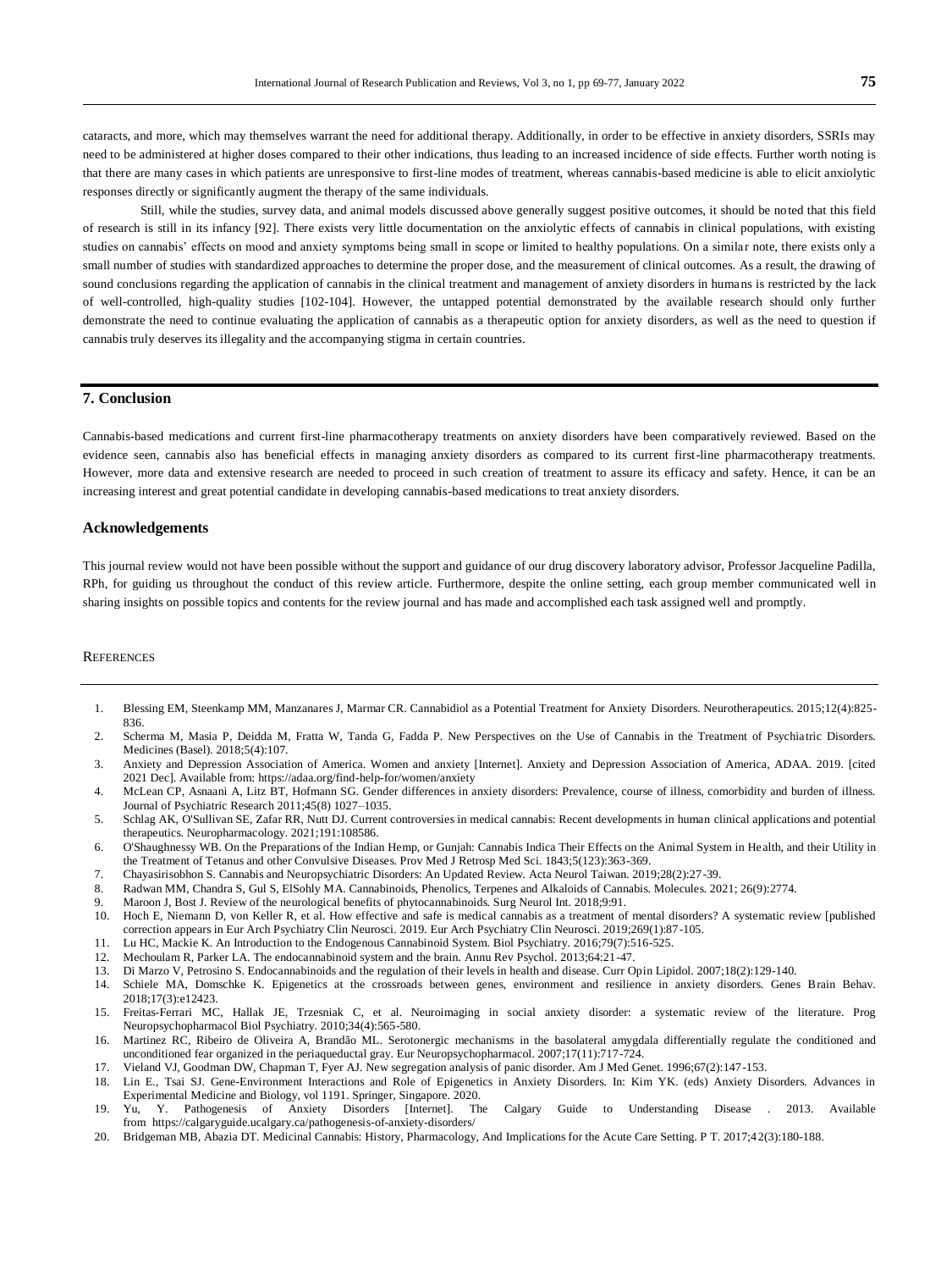- 21. Iversen L. Cannabis and the brain. Brain. 2003;126(Pt 6):1252-1270.
- 22. Sallaberry CA, Astern L. The endocannabinoid system, our universal regulator. Journal of Young Investigators. 2018;34(6).
- 23. Wilson RI, Nicoll RA. Endocannabinoid signaling in the brain. Science. 2002;296(5568):678-682.
- 24. Riebe CJ, Pamplona FA, Kamprath K, Wotjak CT. Fear relief-toward a new conceptual framework and what endocannabinoids gotta do with it [published correction appears in Neuroscience. 2012 Jun 14;212:225. Pamplona, F [corrected to Pamplona, F A]]. Neuroscience. 2012;204:159-185.
- 25. Yin AQ, Wang F, Zhang X. Integrating endocannabinoid signaling in the regulation of anxiety and depression. Acta Pharmacol Sin. 2019;40(3):336-341.
- 26. Bystritsky A, Khalsa SS, Cameron ME, Schiffman J. Current diagnosis and treatment of anxiety disorders. P T. 2013;38(1):30-57.
- 27. Outhoff K. An update on the pharmacological treatment of anxiety and related disorders. South African Family Practice. 2016;58(5):50-6.
- 28. Reeves RR, Ladner ME. Antidepressant-induced suicidality: implications for clinical practice. Southern medical journal. 2009;102(7):713-8.
- 29. Nutt DJ. Overview of diagnosis and drug treatments of anxiety disorders. CNS spectrums. 2005 Jan;10(1):49-56.
- 30. DeMartini J, Patel G, Fancher TL. Generalized anxiety disorder. Annals of internal medicine. 2019;170(7):ITC49-64.
- 31. Strawn JR, Geracioti L, Rajdev N, Clemenza K, Levine A. Pharmacotherapy for generalized anxiety disorder in adult and pediatric patients: an evidencebased treatment review. Expert Opin Pharmacother. 2018;19(10):1057-1070.
- 32. Hidalgo RB, Tupler LA, Davidson JR. An effect-size analysis of pharmacologic treatments for generalized anxiety disorder. Journal of Psychopharmacology. 2007;21(8):864-72.
- 33. Baldwin D, Woods R, Lawson R, Taylor D. Efficacy of drug treatments for generalised anxiety disorder: systematic review and meta-analysis. BMJ. 2011;342:d1199..
- 34. Baldwin DS, Anderson IM, Nutt DJ, Allgulander C, Bandelow B, den Boer JA, Christmas DM, Davies S, Fineberg N, Lidbetter N, Malizia A. Evidencebased pharmacological treatment of anxiety disorders, post-traumatic stress disorder and obsessive-compulsive disorder: a revision of the 2005 guidelines from the British Association for Psychopharmacology. Journal of Psychopharmacology. 2014;28(5):403-39.
- 35. Stein MB, Sareen J. CLINICAL PRACTICE. Generalized Anxiety Disorder. N Engl J Med. 2015;373(21):2059-2068.
- 36. Rynn MA, Siqueland L, Rickels K. Placebo-controlled trial of sertraline in the treatment of children with generalized anxiety disorder. American Journal of Psychiatry. 2001;158(12):2008-14.
- 37. Rynn MA, Walkup JT, Compton SN, Sakolsky DJ, Sherrill JT, Shen S, Kendall PC, McCracken J, Albano AM, Piacentini J, Riddle MA. Child/Adolescent anxiety multimodal study: evaluating safety. Journal of the American Academy of Child & Adolescent Psychiatry. 2015;54(3):180- 9[0.https://doi.org/10.1016/j.jaac.2014.12.015](https://doi.org/10.1016/j.jaac.2014.12.015)
- 38. Strawn JR, Mills JA, Schroeder H, Mossman SA, Varney ST, Ramsey LB, Poweleit EA, Desta Z, Cecil K, DelBello MP. Escitalopram in adolescents with generalized anxiety disorder: a double-blind, randomized, placebo-controlled study. The Journal of Clinical Psychiatry. 2020;81(5):0-.
- 39. Clifford KM, Duncan NA, Heinrich K, Shaw J. Update on managing generalized anxiety disorder in older adults. Journal of Gerontological Nursing. 2015;41(4):10-20.
- 40. Mohamed S, Osatuke K, Aslam M, Kasckow J. Escitalopram for comorbid depression and anxiety in elderly patients: a 12-week, open-label, flexible-dose, pilot trial. The American journal of geriatric pharmacotherapy. 2006;4(3):201-9.
- 41. Varia I, Rauscher F. Treatment of generalized anxiety disorder with citalopram. International clinical psychopharmacology. 2002;17(3):103-7.
- 42. Davidson J, Allgulander C, Pollack MH, Hartford J, Erickson JS, Russell JM, Perahia D, Wohlreich MM, Carlson J, Raskin J. Efficacy and tolerability of duloxetine in elderly patients with generalized anxiety disorder: a pooled analysis of four randomized, double‐ blind, placebo‐ controlled studies. Human Psychopharmacology: Clinical and Experimental. 2008;23(6):519-26.
- 43. Volkow, N. D. The Biology and Potential Therapeutic Effects of Cannabidiol [Internet]. NIDA Archives. 2015. Available from https://archives.drugabuse.gov/testimonies/2015/biology-potential-therapeutic-effects-cannabidiol
- 44. Shannon S, Opila-Lehman J. Effectiveness of cannabidiol oil for pediatric anxiety and insomnia as part of posttraumatic stress disorder: a case report. The Permanente Journal. 2016;20(4).
- 45. Eurich DT, Hanlon JG, Boisvenue JJ, Meng H, Dyck JR. A description of the medical cannabis use in Ontario, Canada. Cannabis and Cannabinoid Research. 2019;4(2):131-5.
- 46. Bih CI, Chen T, Nunn AV, Bazelot M, Dallas M, Whalley BJ. Molecular targets of cannabidiol in neurological disorders. Neurotherapeutics. 2015;12(4):699-730.
- 47. Bitencourt RM, Takahashi RN. Cannabidiol as a Therapeutic Alternative for Post-traumatic Stress Disorder: From Bench Research to Confirmation in Human Trials. Front Neurosci. 2018;12:502.
- 48. Rehman Y, Saini A, Huang S, Sood E, Gill R, Yanikomeroglu S. Cannabis in the management of PTSD: a systematic review. AIMS Neurosci. 2021;8(3):414-434.
- 49. Kar N. Cognitive behavioral therapy for the treatment of post-traumatic stress disorder: a review. Neuropsychiatr Dis Treat. 2011;7:167-181.
- 50. Chiba T, Kanazawa T, Koizumi A, et al. Current Status of Neurofeedback for Post-traumatic Stress Disorder: A Systematic Review and the Possibility of Decoded Neurofeedback. Front Hum Neurosci. 2019;13:233.
- 51. Zepeda Méndez M, Nijdam MJ, Ter Heide FJ, van der Aa N, Olff M. A five-day inpatient EMDR treatment programme for PTSD: pilot study. European Journal of Psychotraumatology. 2018;9(1):1425575.
- 52. Forsythe ML, Boileau AJ. Use of cannabinoids for the treatment of patients with post-traumatic stress disorder [published online ahead of print, 2021 Mar 4]. J Basic Clin Physiol Pharmacol. 2021;10.1515/jbcpp-2020-0279.
- 53. Bradley R, Greene J, Russ E, Dutra L, Westen D. A multidimensional meta-analysis of psychotherapy for PTSD. American journal of Psychiatry. 2005 Feb 1;162(2):214-27. https://doi.org/10.1176/appi.ajp.162.2.214
- 54. Becker, C.B., & Zayfert, C. (2001). Integrating DBT-based techniques and concepts to facilitate exposure treatment for PTSD. *Cognitive and Behavioral Practice, 8*, 107-122.
- 55. Orsolini, L., Chiappini, S., Volpe, U., Berardis, D., Latini, R., Papanti, G. D., & Corkery, A. (2019). Use of Medicinal Cannabis and Synthetic Cannabinoids in Post-Traumatic Stress Disorder (PTSD): A Systematic Review. *Medicina (Kaunas, Lithuania)*, *55*(9), 525[. https://doi.org/10.3390/medicina55090525](https://doi.org/10.3390/medicina55090525)
- 56. Shishko I, Oliveira R, Moore TA, Almeida K. A review of medical marijuana for the treatment of posttraumatic stress disorder: Real symptom re-leaf or just high hopes?. Mental Health Clinician. 2018 Mar:8(2):86-94.
- 57. Ipser JC, Stein DJ. Evidence-based pharmacotherapy of post-traumatic stress disorder (PTSD). The The International Journal of Neuropsychopharmacology. 2012 Jul;15(6):825-40.
- 58. Jeffereys M. Clinician's guide to medications for PTSD [Internet]. US Department of Vetran Affairs. Sep 12, 2011. [cited 2021 Dec] Available at: https://www.ptsd.va.gov/professional/treat/txessentials/clinician\_guide\_meds.asp
- 59. Murrough JW, Huang Y, Hu J, Henry S, Williams W, Gallezot JD, Bailey CR, Krystal JH, Carson RE, Neumeister A. Reduced amygdala serotonin transporter binding in posttraumatic stress disorder. Biological psychiatry. 2011 Dec 1;70(11):1033-8.
- 60. Rabinak CA, Blanchette A, Zabik NL, Peters C, Marusak HA, Iadipaolo A, Elrahal F. Cannabinoid modulation of corticolimbic activation to threat in trauma-exposed adults: a preliminary study. Psychopharmacology. 2020 Mar 11;237(6):1813-26.
- 61. Ney LJ, Matthews A, Bruno R, Felmingham KL. Cannabinoid interventions for PTSD: Where to next?. Progress in Neuro-Psychopharmacology and Biological Psychiatry. 2019 Jul 13;93:124-40.